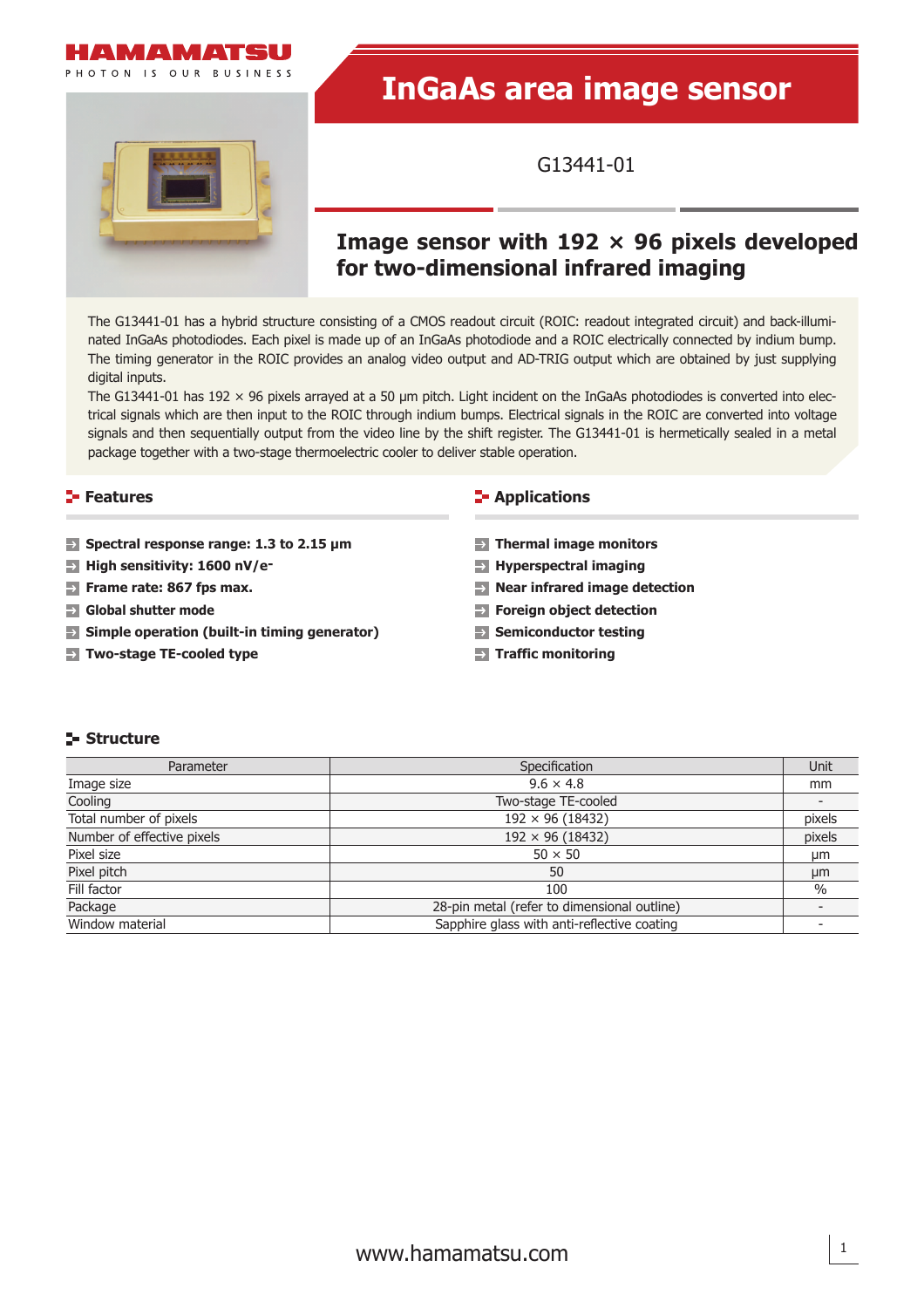#### **Block diagram**

The series of operations of the readout circuit are described below. The integration time is equal to the low period of the master start pulse (MSP), which is a frame scan signal, and the output voltage is sampled and held simultaneously at all pixels. Then, the pixels are scanned, and the video is output.

The vertical shift register scans from top to bottom while sequentially selecting each row. The following operations  $\odot$  to  $\odot$  are performed on each pixel of the selected row.

- Transfers the optical signal information sampled and held in each pixel to the signal processing circuit as a signal voltage, and samples and holds the signal voltage.
- Resets each pixel after having transferred the signal, transfers the reset signal voltage to the signal processing circuit, and samples and holds the reset signal voltage.
- The horizontal shift register performs a sequential scan, and the offset compensation circuit calculates the difference between the signal voltage and reset signal voltage. This eliminates the offset voltage of each pixel.

The difference between the signal voltage and reset signal voltage is transmitted as an output signal in serial data format.

Then the vertical shift register shifts by one row to select the next row and the operations  $\odot$  to  $\odot$  are repeated.

When the MSP, which is a frame scan signal, goes low after the vertical shift register advances to the 96th row, the reset switches for all pixels simultaneously turn off and the next frame integration begins.



KMIDC0100EA

| Parameter                    | Symbol  | Value            | <b>Unit</b> |
|------------------------------|---------|------------------|-------------|
| Supply voltage               | Vdd     | $-0.3$ to $+5.5$ |             |
| Clock pulse voltage          | V(MCLK) | $Vdd + 0.5$      |             |
| Start pulse voltage          | V(MSP)  | $Vdd + 0.5$      |             |
| Operating temperature*1 *2   | Topr    | $-30$ to $+60$   | °C          |
| Storage temperature*2        | Tsta    | $-30$ to $+70$   | °C          |
| Allowable TE cooler current  | Ic      | 2.8              |             |
| Allowable TE cooler voltage  | Vc      | 4.0              |             |
| Thermistor power dissipation | Pth     | 0.2              | mW          |

#### **Absolute maximum ratings**

\*1: Chip temperature

\*2: No dew condensation

When there is a temperature difference between a product and the ambient in high humidity environment, dew condensation may occur on the product surface. Dew condensation on the product may cause a deterioration of characteristics and reliability.

Note: Exceeding the absolute maximum ratings even momentarily may cause a drop in product quality. Always be sure to use the product within the absolute maximum ratings.

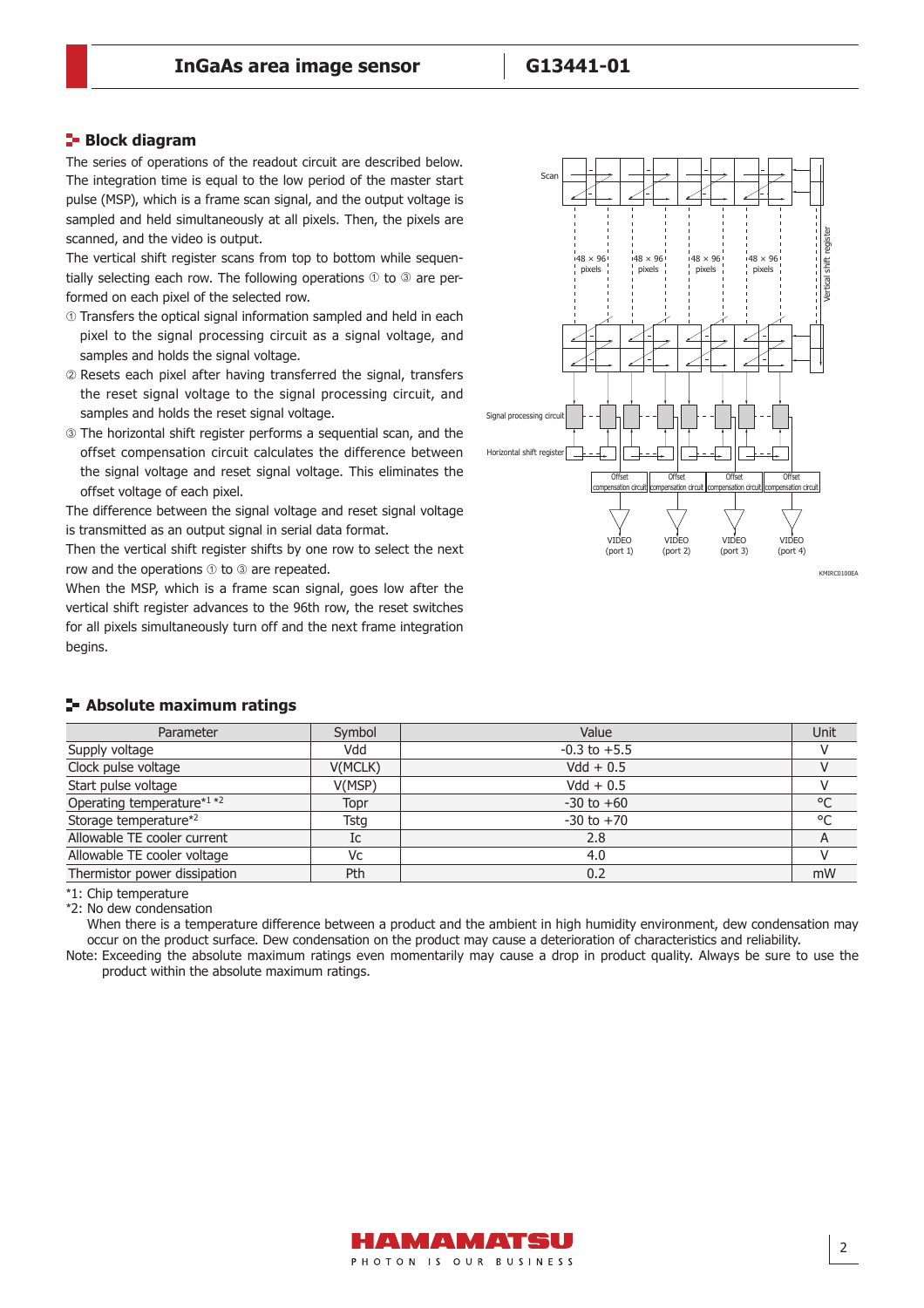#### **Recommended drive conditions (Ta=25 °C)**

| Parameter                    |            | Symbol                | Min.                     | Typ.         | Max.                     | Unit       |  |
|------------------------------|------------|-----------------------|--------------------------|--------------|--------------------------|------------|--|
| Supply voltage               |            | Vdd                   | 4.9                      |              | 5.1                      |            |  |
| Ground                       |            | <b>Vss</b>            |                          | 0            |                          | V          |  |
| Element bias current         |            | V(PD_bias)            | Vdd - 0.83               | 4.2          | 4.3                      |            |  |
| Pixel bias voltage           |            | Vb1                   | $\overline{\phantom{0}}$ | 0            | $\overline{\phantom{a}}$ | $\vee$     |  |
| Clock frequency              |            |                       |                          |              | 40                       | <b>MHz</b> |  |
|                              | High level | V(MCLK)               | $Vdd - 0.5$              | Vdd          | $Vdd + 0.5$              | $\vee$     |  |
| Clock pulse voltage          | Low level  |                       | 0                        | <sup>0</sup> | $0.5^{\circ}$            |            |  |
| Start pulse voltage          | High level |                       | $Vdd - 0.5$              | Vdd          | $Vdd + 0.5$              |            |  |
|                              | Low level  | V(MSP)                |                          |              | 0.5                      |            |  |
|                              | High level | <b>V<sub>SH</sub></b> |                          | 3.3          | $\overline{\phantom{a}}$ | $\vee$     |  |
| Video output voltage (VIDEO) | Low level  | <b>V<sub>SL</sub></b> |                          | 1.3          |                          |            |  |
| Video data rate              |            | <b>DR</b>             |                          | f/8          |                          | <b>MHz</b> |  |
| Frame rate $*3$              |            | <b>FV</b>             |                          |              | 867                      | fps        |  |

\*3: Frame rate=1/{MSP low period (Integration time) + Reset time + Readout time}

MSP low period=1 μs min.

Reset time=5 μs min.

Readout time=(Video data rate  $\times$  number of pixels) + (Blank period between rows  $\times$  number of rows) + Blank period between frames  ${0.2 \text{ μs} \times 48 \text{ columns} \times 96 \text{ rows}}} + (2.35 \text{ μs} \times 96 \text{ rows}) = 1147.2 \text{ μs}$ 

Frame rate= $1/(1 \text{ }\mu\text{s} + 5 \text{ }\mu\text{s} \text{ min.} + 1147.2 \text{ }\mu\text{s}) = 867 \text{ fs}$ 

# **Electrical and optical characteristics (Ta=25 °C, Td=-20 °C, Vdd=5 V, Vb1=0 V, PD\_bias=4.2 V)**

| Parameter                            | Symbol       | Condition                                                 | Min. | Typ.        | Max. | <b>Unit</b>     |
|--------------------------------------|--------------|-----------------------------------------------------------|------|-------------|------|-----------------|
| Spectral response range              |              |                                                           |      | 1.3 to 2.15 |      | μm              |
| Peak sensitivity wavelength          | λp           |                                                           |      | 1.95        |      | µm              |
| Photosensitivity                     | S            | $\lambda = \lambda p$                                     | 0.85 |             |      | A/W             |
| Conversion efficiency                | <b>CE</b>    |                                                           |      | 1600        |      | $nV/e^-$        |
| Full well capacity                   | Qsat         |                                                           | 0.94 | 1.3         |      | Me <sup>-</sup> |
| Saturation output voltage            | <b>Vsat</b>  |                                                           | 1.5  | 2.0         |      | V               |
| Photoresponse nonuniformity*4        | <b>PRNU</b>  | After subtracting dark output,<br>Integration time 100 µs |      | ±10         | ±30  | $\frac{0}{0}$   |
| Dark current                         | ID           |                                                           |      | 30          | 240  | pA              |
| 1 port<br>Dark output                | <b>DSNU</b>  |                                                           |      | 0.2         | 0.5  | v               |
| nonuniformity<br>Between ports       | DSNU_P       | Integration time 100 µs                                   |      | 0.2         | 0.6  |                 |
| Dark current temperature coefficient | $\Delta$ Tid |                                                           |      | 1.07        |      | times/°C        |
| Readout noise                        | Nr           | Integration time 10 µs                                    |      | 1500        | 3000 | µV rms          |
| Dynamic range                        | DR.          |                                                           |      | 1300        |      |                 |
| Defect pixels*5                      |              |                                                           |      |             |      | $\frac{0}{0}$   |

\*4: Measured at one-half of the saturation, excluding first and last pixels on each row

\*5: Pixels whose photoresponse nonuniformity, dark output nonuniformity, readout noise, dark current or saturation output voltage is outside the specifications.

The sensor contains no more than one cluster of six or more contiguous defective pixels.

<Examples of six contiguous defective pixels>



Normal pixel

Defective pixel



KMIRC0102EA

HAMAMATSU PHOTON IS OUR BUSINESS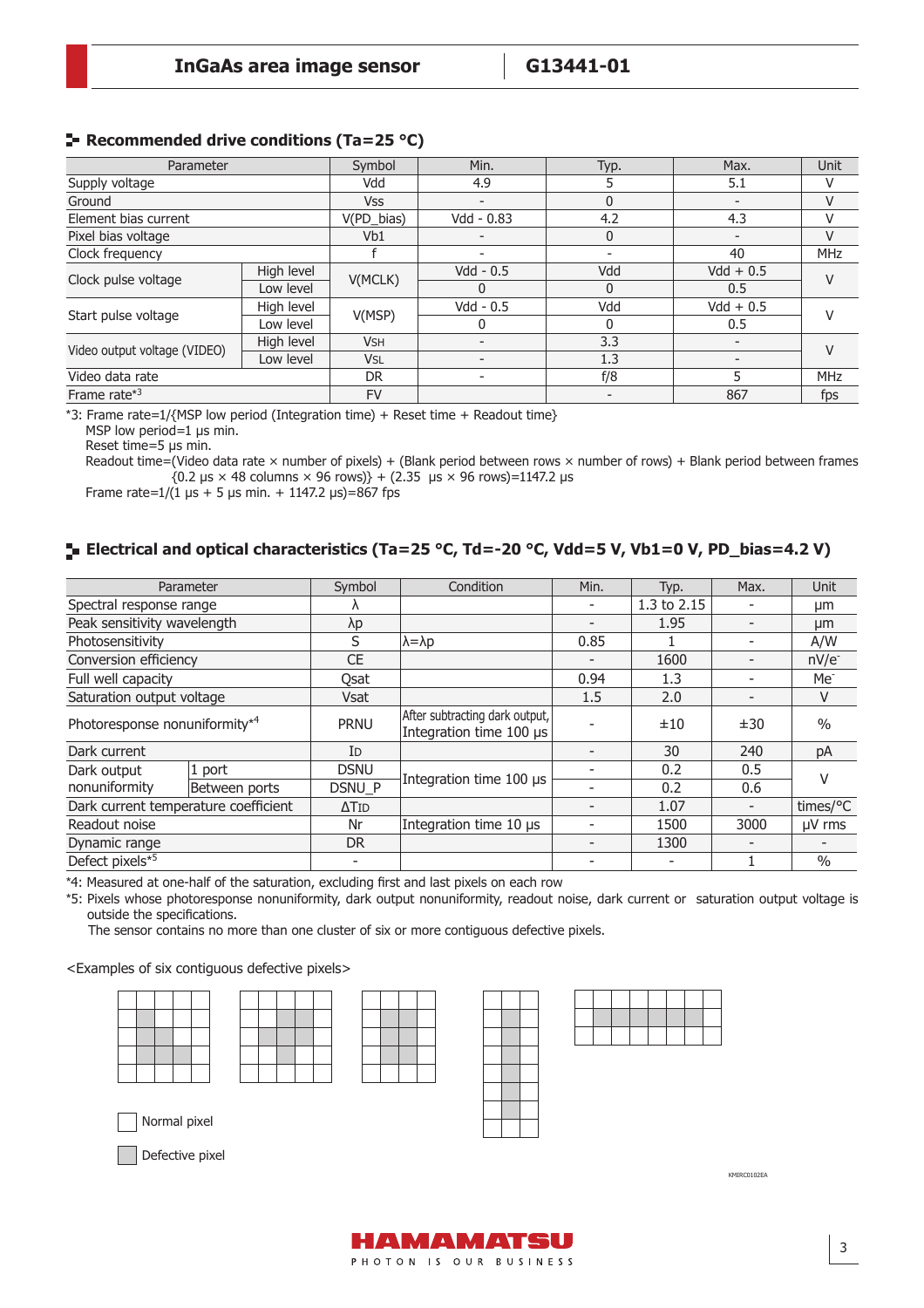# **E** Electrical characteristics (Ta=25 °C)

| Parameter                      | vmbol         | Min.   | 'yp. | Max. | Unit |
|--------------------------------|---------------|--------|------|------|------|
| Supply<br><sup>.</sup> current | I(Vdd)        | $\sim$ | 100  | 150  | mA   |
| Element bias current           | I(PD<br>bias) | $\sim$ |      |      | mA   |

# **Equivalent circuit**



External input

HAMAMATSU PHOTON IS OUR BUSINESS KMIRC0097EA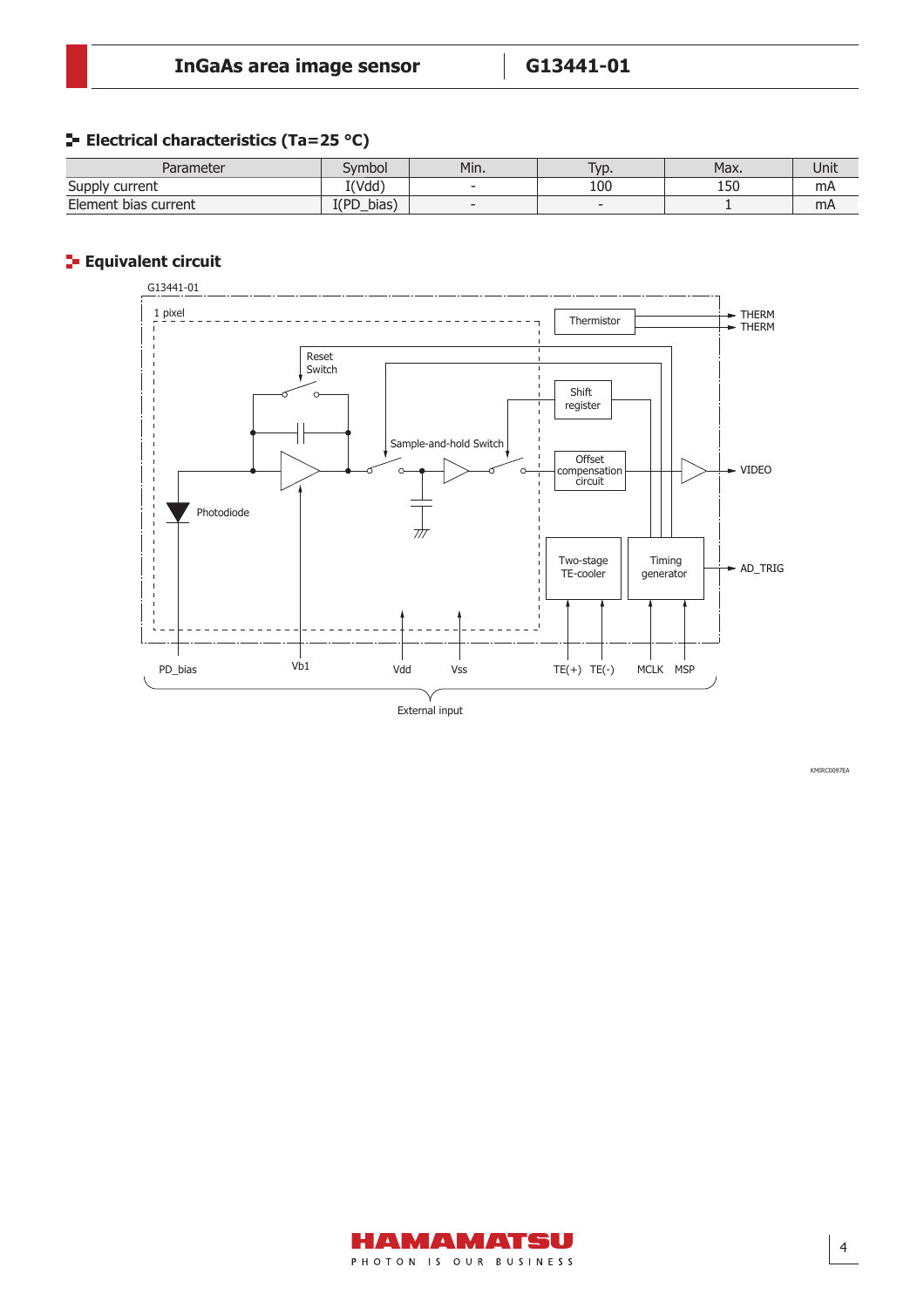#### **F** Connection example



KMIRC0101EA

### **Timing chart**

C2

0.1 μF

The video output from a single pixel is equal to 8 MCLK (master clock) pulses. The MSP (master start pulse) is a signal for setting the integration time, so making the low (0 V) period of the MSP longer will extend the integration time. The MSP also functions as a signal that triggers each control signal to perform frame scan. When the MSP goes from low (0 V) to high (5 V), each control signal starts on the falling edge of the MCLK and frame scan is performed during the high period of the MSP.

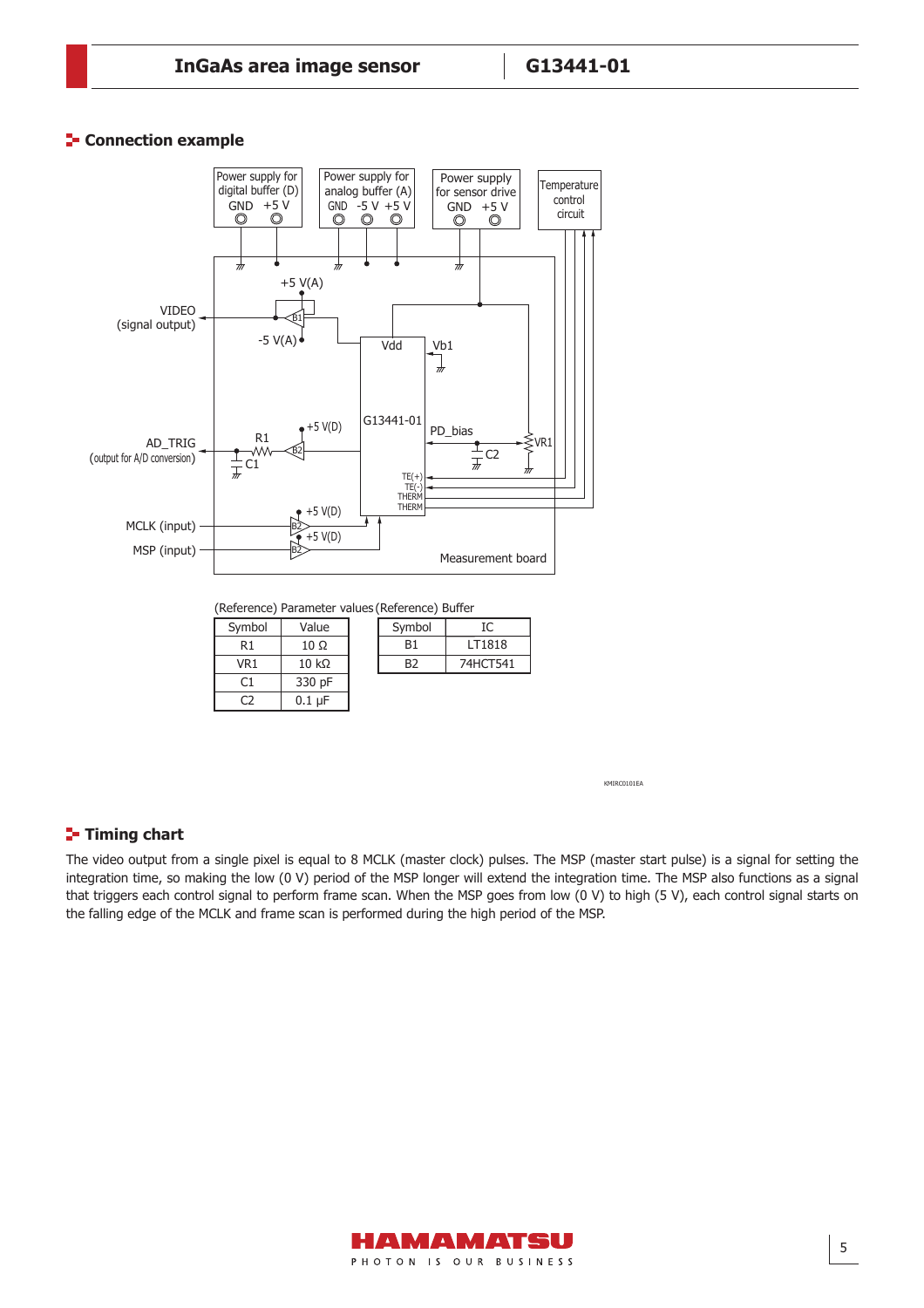$g_{\rm eff}$  ,  $g_{\rm eff}$  ,  $g_{\rm eff}$  ,  $g_{\rm eff}$  ,  $g_{\rm eff}$  ,  $g_{\rm eff}$  ,  $g_{\rm eff}$  ,  $g_{\rm eff}$  ,  $g_{\rm eff}$ 



\*1: A minimum number of MCLK of integration time is 40 MCLK. \*2: There are blanks of 94 MCLK between each row. \*3: A minimum number of MCLK of reset period is 200 MCLK.

KMIRC0099EA

| Parameter                   | Symbol    | Min.  | Typ. | Max. | Unit |
|-----------------------------|-----------|-------|------|------|------|
| Clock pulse rise/fall times | tr(MCLK)  |       | 10   | 12   | ns   |
|                             | tf(MCLK)  |       |      |      |      |
| Clock pulse width           | tpw(MCLK) | 10    |      |      | ns   |
| Start pulse rise/fall times | tr(MSP)   |       | 10   | 12   | ns   |
|                             | tf(MSP)   |       |      |      |      |
| Start pulse width           | tpw(MSP)  | 0.001 |      |      | ms   |
| Reset (rise) timing*6       |           | 10    |      |      | ns   |
| Reset (fall) timing*6       | t2        | 10    |      |      | ns   |
| Output settling time        | t3        |       |      | 50   | ns   |

\*6: Setting these timings shorter than the minimum value may delay the operation by one MCLK pulse and cause malfunction.

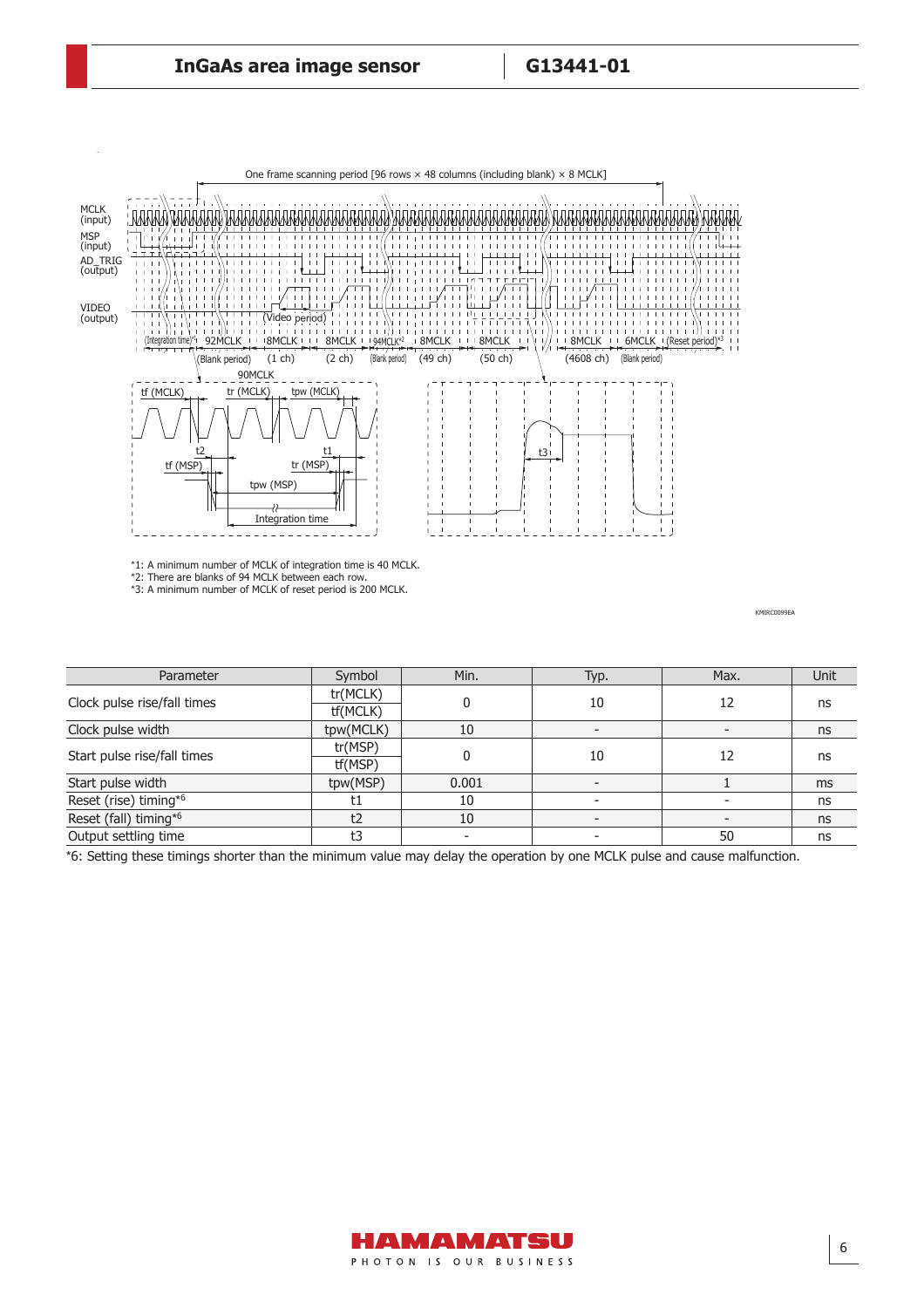# **Spectral response**

# **Photosensitivity temperature characteristics**



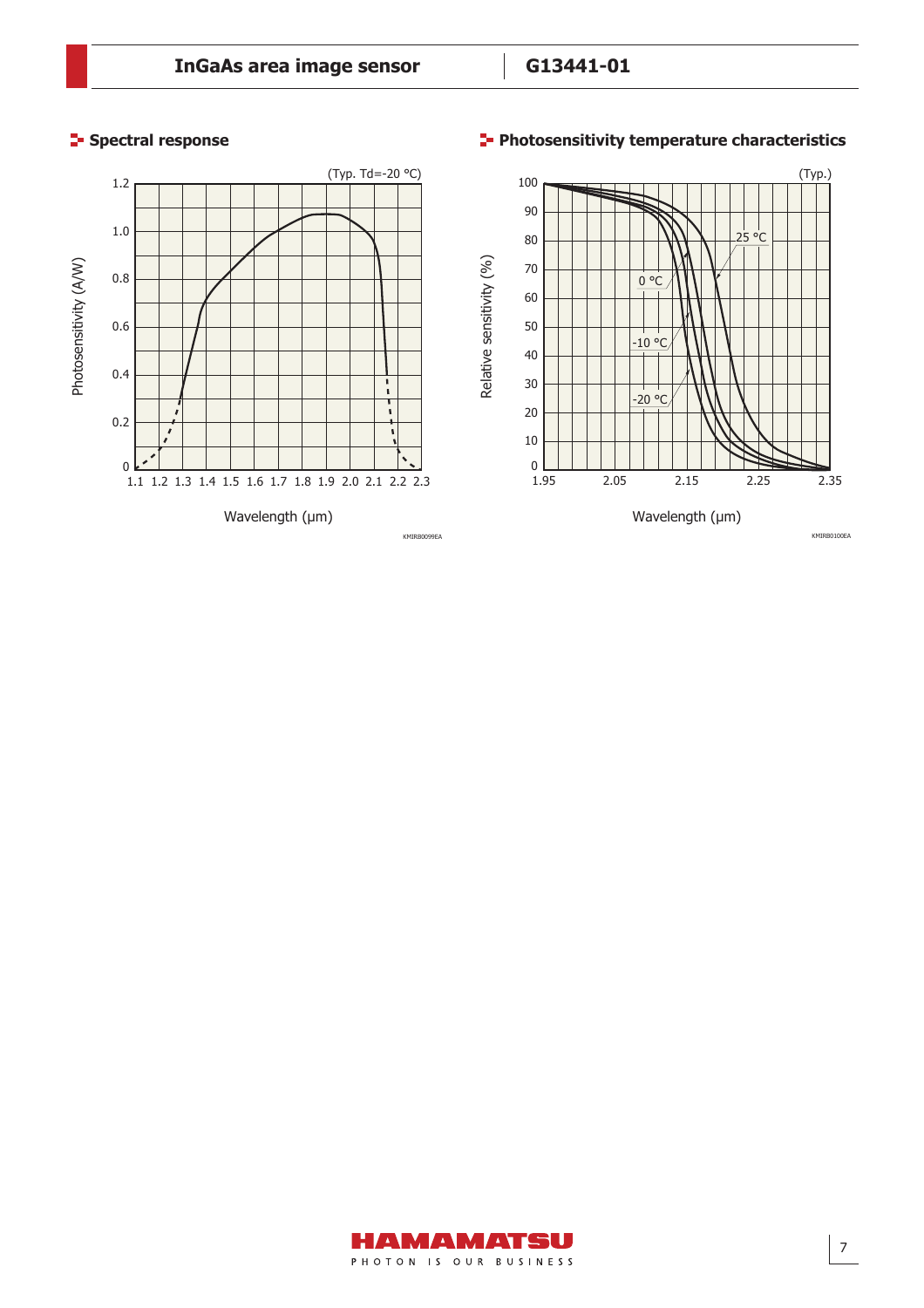#### **F** Specifications of built-in TE-cooler (Typ.)

| Parameter                                          | Symbol | Condition         | Min. | Typ. | Max. | Unit |
|----------------------------------------------------|--------|-------------------|------|------|------|------|
| Internal resistance                                | Rint   | Ta=25 $\degree$ C | 0.75 | 0.9  | L.05 |      |
| Maximum heat absorption of built-in TE-cooler*7 *8 | Omax   |                   | -    | 8.4  |      | W    |
| Thermistor resistance                              | Rth    |                   | 8.2  |      | J.O  | kΩ   |

\*7: This is a theoretical heat absorption level that offsets the temperature difference in the thermoelectric cooler when the maximum current is supplied to the sensor.

\*8: Heat absorption at Tc=Th

Tc: Temperature on the cooling side of TE-cooler

Th: Temperature on the heat dissipating side of TE-cooler.

# (Typ.) 110 100 90 Thermistor resistance (KQ) Thermistor resistance (kΩ) 80 70 60 50 40 30 20 10  $\Omega$  $-30$   $-20$   $-10$  0 10 20 30 40 50 60 70 Temperature (°C) KMIRB0101EB KMIRB0102EB

There is the following relation between the thermistor resistance and temperature (°C).

 $R1 = R2 \times exp B \{1/(T1 + 273.15) - 1/(T2 + 273.15)\}$ R1: resistance at T1 (°C) R2: resistance at T2 (°C) B: B constant (B=3410 K ± 2%) Thermistor resistance=9 kΩ (at 25 °C)

### **T**- Thermistor temperature characteristics **T-** Cooling characteristics of TE-cooler



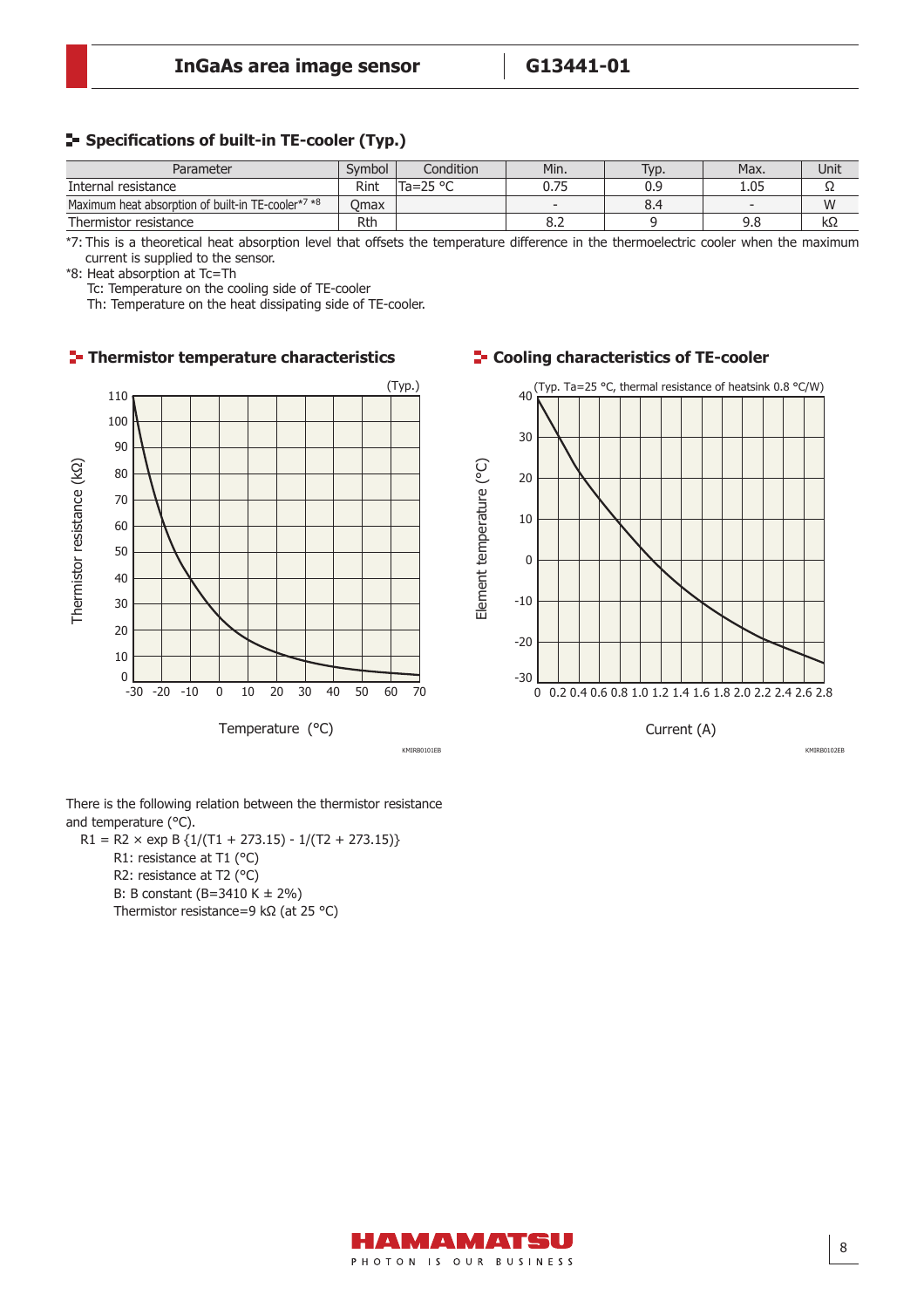

# **F-** Current vs. voltage characteristics of TE-cooler





KMIRA0035EA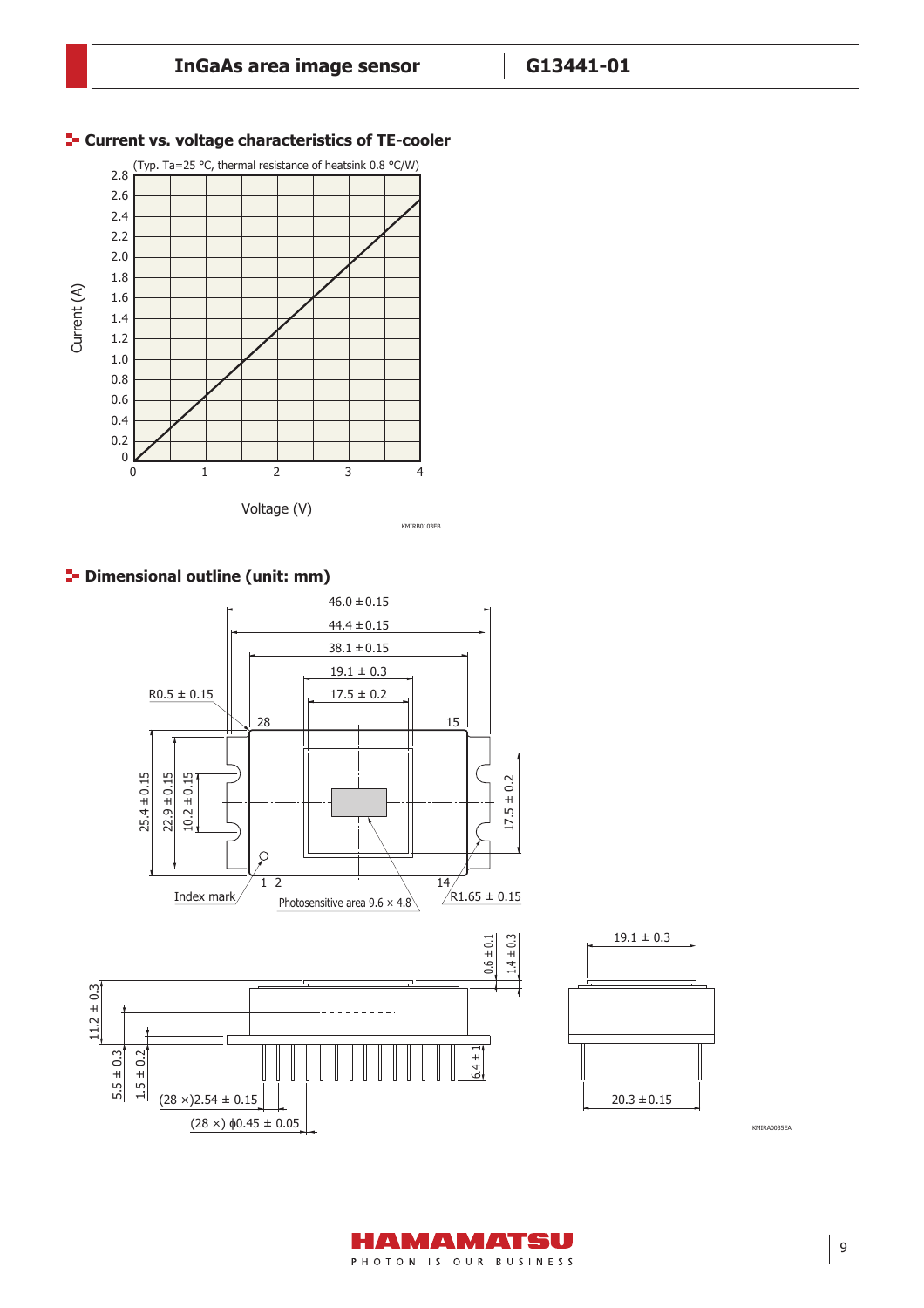# **Pin connections**

| Pin no.        | Name               | Input/output | Function                           | Remark                         |
|----------------|--------------------|--------------|------------------------------------|--------------------------------|
|                | <b>NC</b>          |              |                                    |                                |
| $\overline{2}$ | <b>NC</b>          |              |                                    |                                |
| 3              | $TE(+)$            | Input        | Thermoelectric cooler $(+)$        |                                |
| 4              | Vdd                | Input        | +5 V power supply                  | 5V                             |
| 5              | VIDEO1             | Output       | Video output (port 1)              | 1.3 to 3.3 V                   |
| 6              | VIDEO <sub>2</sub> | Output       | Video output (port 2)              | 1.3 to 3.3 V                   |
| 7              | Vdd                | Input        | +5 V power supply                  | 5 V                            |
| 8              | <b>Vss</b>         | Input        | 0 V ground                         | 0V                             |
| 9              | VIDEO3             | Output       | Video output (port 3)              | $1.3$ to 3.3 V                 |
| 10             | VIDEO4             | Output       | Video output (port 4)              | 1.3 to 3.3 V                   |
| 11             | Vdd                | Input        | +5 V power supply                  | $\overline{5V}$                |
| 12             | <b>Vss</b>         | Input        | 0 V ground                         | 0 <sub>V</sub>                 |
| 13             | D_Vdd              | Input        | +5 V power supply (digital)        | 5V                             |
| 14             | <b>NC</b>          |              |                                    |                                |
| 15             | NC                 |              |                                    |                                |
| 16             | Vdd                | Input        | +5 V power supply                  | 5V                             |
| 17             | <b>MCLK</b>        | Input        | Control pulse for timing generator | Synchronized with falling edge |
| 18             | AD_Trig            | Output       | A/D sampling signal                | Synchronized with falling edge |
| 19             | <b>MSP</b>         | Input        | Frame scan start pule              |                                |
| 20             | D_Vdd              | Input        | +5 V power supply (digital)        | 5V                             |
| 21             | Vdd                | Input        | +5 V power supply                  | 5V                             |
| 22             | <b>THERM</b>       | Output       | Thermistor                         |                                |
| 23             | <b>THERM</b>       | Output       | Thermistor                         |                                |
| 24             | PD_bias            | Input        | Photodiode bias voltage            | 4.2 V                          |
| 25             | Vdd                | Input        | +5 V power supply                  | 5 V                            |
| 26             | $TE(-)$            | Input        | Thermoelectric cooler (-)          |                                |
| 27             | Vb1                | Input        | Pixel bias voltage                 | 0 <sup>0</sup>                 |
| 28             | $\sf NC$           |              |                                    |                                |